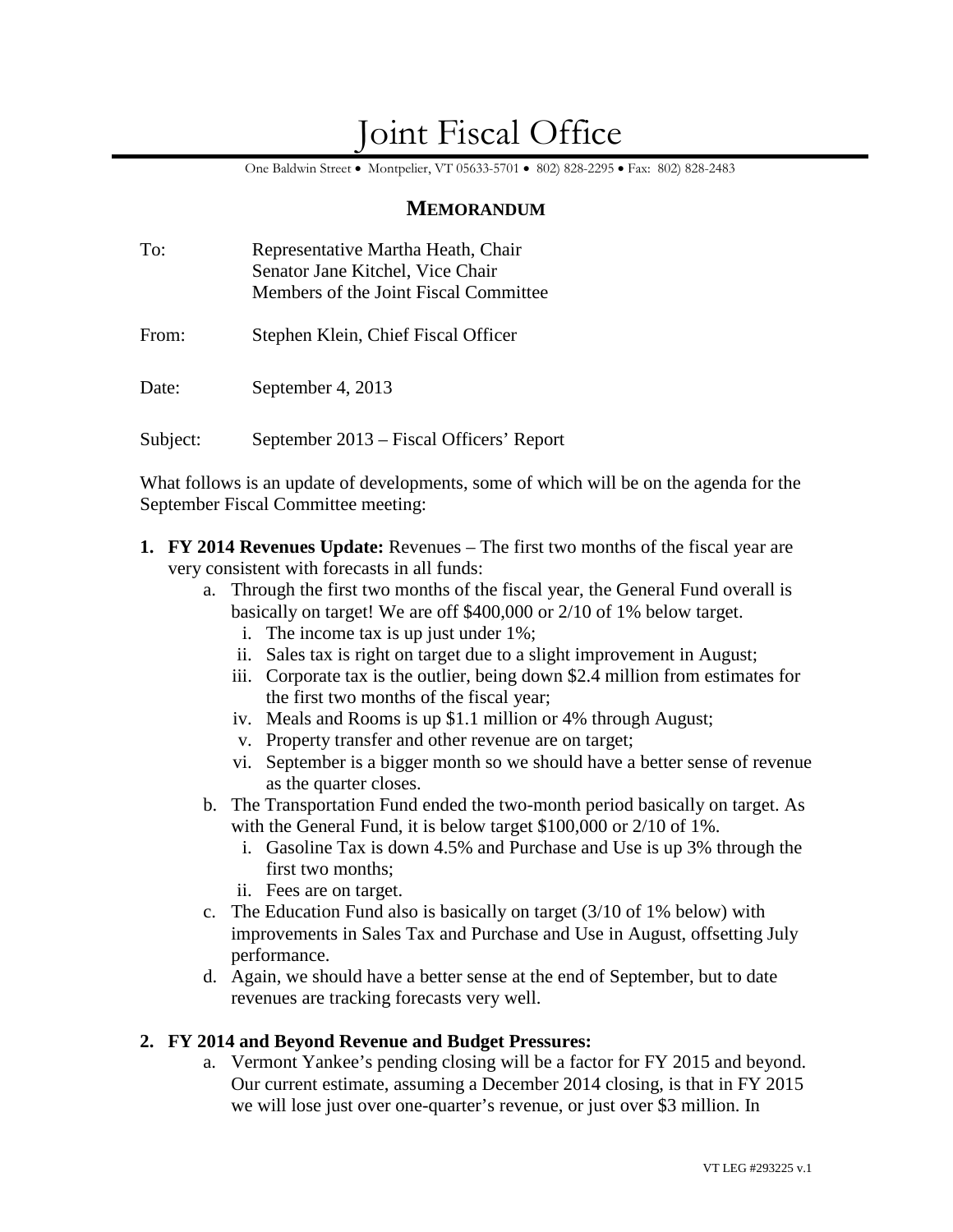FY 2016, the full \$11.7 million loss will occur. The entire loss is in the General Fund as the payments to the Education Fund were exchanged for a higher sales tax percentage last year (33.3% became 35%). Sara Teachout is preparing a more complete brief on the Vermont Yankee tax issues which should be available before or at the meeting.

- b. We have begun working with the Administration on assessing a projected current services need for FY 2015. We expect to have budget gap information for the November JFC meeting. The roughly \$55 million in onetime funds that were used to build the FY 2014 budget still remains a good proxy for the shortfall that we will have to address with revenue growth absorbing other pressures.
- c. FY 2014 Budget Adjustment pressures are as yet to be identified. The initial pressures list includes:
	- i. The State Police/trooper contract has an \$810,000 cost in FY 2014 which was not budgeted;
	- ii. The Veterans' Home remains an uncertainty;
	- iii. Projected LIHEAP need for the upcoming heating season is likely to exceed the \$6 million of State funds set aside for the program. Program Director Richard Moffi will present an update at the September meeting;
	- iv. The Developmental Services area may see some budget pressures beyond the \$2.5 million savings target that was built into the budget. The Developmental Services budget is \$170 million. There are many moving pieces and a more detailed analysis is under way;
	- v. Federal funding at the Brattleboro Retreat is another area where uncertainty exists;
	- vi. The impact to the State from the federal Sequester is still being assessed. There may be some budget pressures which will be clearer in the Fall;
	- vii. We are seeing some upward pressure in Corrections.

#### **3. FEMA-related issues:**

Irene and State buildings:

With the announcement last week of FEMA and insurance funding, the Administration estimates that the FY 2016 remaining capital costs will be \$9.774 million. We are enclosing an overall Waterbury State Office Complex Funding Summary with this mailing. Commissioner Obuchowski will provide a brief update at the JFC meeting.

#### **4. Saint Albans Development Project**

There has been considerable discussion about a St. Albans building project that was approved during the last session. A private pharmaceutical company, MYLAN, has asked to buy the St. Albans State office building at a premium price to facilitate an expansion of its operations. It proposes to add 100 jobs to the city. The resulting need for new State office space is part of a downtown development project proposal in conjunction with a St. Albans effort to increase parking and pave the way for a new hotel. The project is designed to create an additional 90 jobs. The financing of the project is likely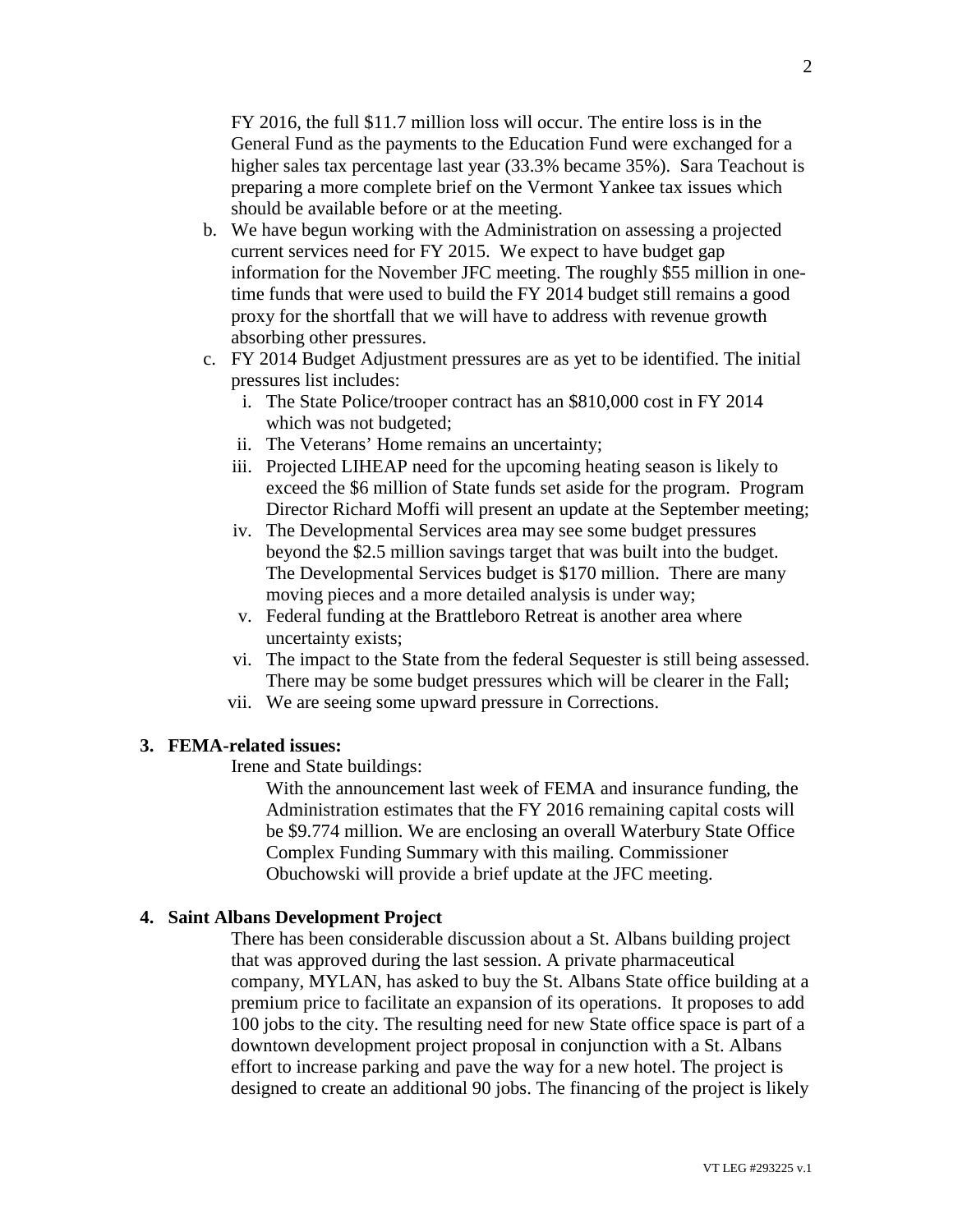to involve several State financing sources and may require an increase in fee for space costs and require emergency board and eventual legislative action.

## **5. The Choices for Care Carry-Forward issue**

- a. The language in Sec. E. 308 of the budget restricts Choices for Care carryforward funds to be used for balancing the overall budget with reinvestment of any funds to be made in the budget adjustment process for the purposes specified.
- b. Sec. E. 308.1 of the Budget Bill allows JFC to approve Commissioner of DAIL-requested reinvestments earlier than BAA in FY14 due to federal funding impacts or emergency system funding needs.
- c. It is anticipated there will be a request related to senior nutrition and case management that has been reduced by the Sequester. There is also a request from Sen. Lyons and Rep. Krowinski to reinvest funds for moderate needs group services at this time. It is not clear that the moderate needs group request meets the emergency criteria of Sec. E. 308.1 and will likely be held for BAA consideration. A copy of the letter from Sen. Lyons and Rep. Krowinski and a response from Sen. Kitchel and Rep. Heath is included in the materials along with the underlying statutory language.

#### **6. Medicaid Spending Growth Analysis**

- a. As part of our work in analyzing the health care reform finances, Stephanie Barrett has looked at the Medicaid fiscal pressures under current law and developed a draft worksheet that underscores Medicaid pressures (included with this report). With existing spending, known federal match changes, and other adjustments such as the loss of tobacco settlement strategic payments from FY 2014 as passed to FY 2018 projected, we will need an additional \$162 million in State funds.
- b. An estimated net of \$10.3 million of this is offset by growth in State revenues for Medicaid such as claims assessment, employer assessment, and the tobacco and provider taxes. An additional \$47.3 million is offset by applying 22% of the projected growth of the General Fund in the same period (roughly the share of Medicaid of total General Fund spending in FY 2014).
- c. After the normal revenue growth, through FY 2018, projected Medicaidrelated needs for State funds will exceed normal revenue growth by a \$104.4 million during the four-year period, before addressing the cost of health care reform. This assumes no issues with current waiver renewals, no additional FMAP changes, and no cost growth due to policy changes.

#### **7. JFO Tax Analysis and the Tax MOU:**

In accordance with the August 5th MOU, the Tax Department is working with the Joint Fiscal Office (JFO) to expand the capacity of JFO with spreadsheet-based tax analysis tools while awaiting a resolution regarding the way to provide JFO with independent analytical capacity. The JFO and the Tax Department have been discussing a possible modeling capacity with Chainbridge Associates, a company which provides tax modeling assistance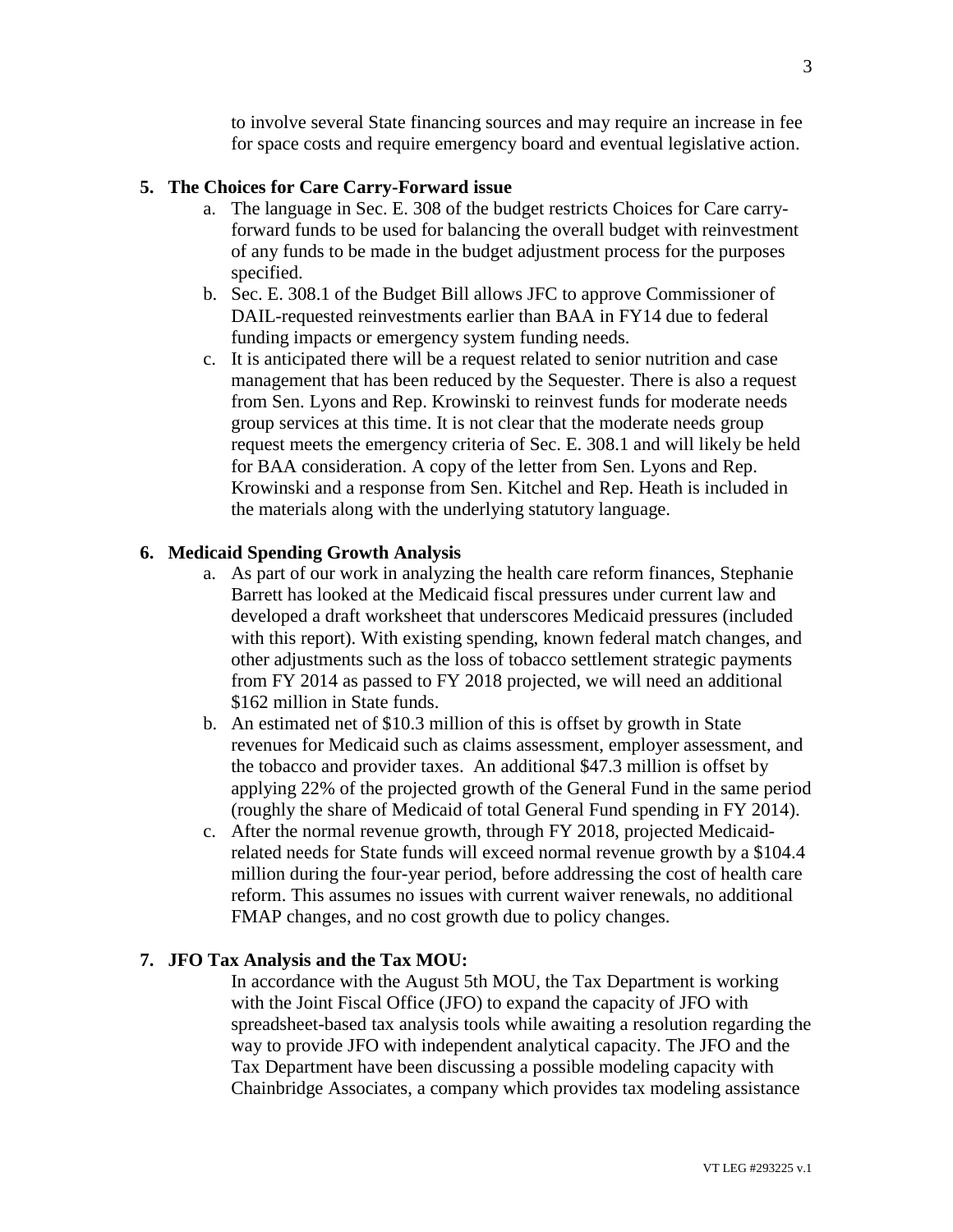to the Connecticut Legislative Fiscal Office, and the Maine, Rhode Island, and Alabama tax departments. We hope to identify a viable approach by early October which will have three components:

- i. Increased JFO capacity for spreadsheet-based modeling over what existed in prior years;
- ii. A plan to use Deb Brighton as a Tax Department employee/JFO consultant to provide an additional resource capacity in the Tax Department for JFO data needs. JFO would absorb some of this cost; and
- iii. A possible agreement on the long-term use of the Chainbridge model which would provide JFO with further independent capability within IRS Vermont Law and Tax Department confidentiality requirements.

## **8. Transportation Fund Rescissions**

The Administration's proposed rescissions to the FY14 transportation budget amount to a total of \$4.1 million in TFunds. While it is still possible that changes will be made, the plan to be presented at the meeting has the following elements:

| Amount    |                                                                  |
|-----------|------------------------------------------------------------------|
| 710,954   | Expected project delays to be identified                         |
| 200,000   | Reduce spending on AOT buildings (garage improvements)           |
| 1,575,000 | One-time \$ (property sale, Amtrak contract lower than budgeted) |
| 700,000   | Program funds not expected to be needed in FY14 (TH Emergency    |
|           | fund, Rail 3-Way partnerships)                                   |
| 691,912   | Substitute federal for State funds (new fed \$ and toll credits) |
| 200,000   | Reversions                                                       |
| 28,485    | Adjust Stabilization Reserve to reflect actual FY13 spending     |
| 4,106,351 | Total                                                            |

## **9. Summer Study Committee updates:**

- a. Sara Teachout and Peter Griffin will be presenting work on establishing purposes for tax expenditures. A briefing memorandum is included with the materials for the meeting.
- b. The Workforce Development Work Group continues to meet. Nathan Lavery is the key staffer on this. Steve Gold has withdrawn from much of the work due to other responsibilities.
- c. Vermont Center for Justice Research (VCJR) [Sec. 3 of Act 61 of 2013]:
	- i. Act 61 called for the VCJR, working with the Joint Fiscal Office, to develop estimates of costs associated with the arrest, prosecution, defense, adjudication, and correction of criminal and juvenile defendants in Vermont. Nathan Lavery is coordinating this work with Max Schlueter of VCJR.
	- ii. One recent development is the VCJR is running into fiscal issues with paying for Max Schlueter's time generally. He is trying to assess their